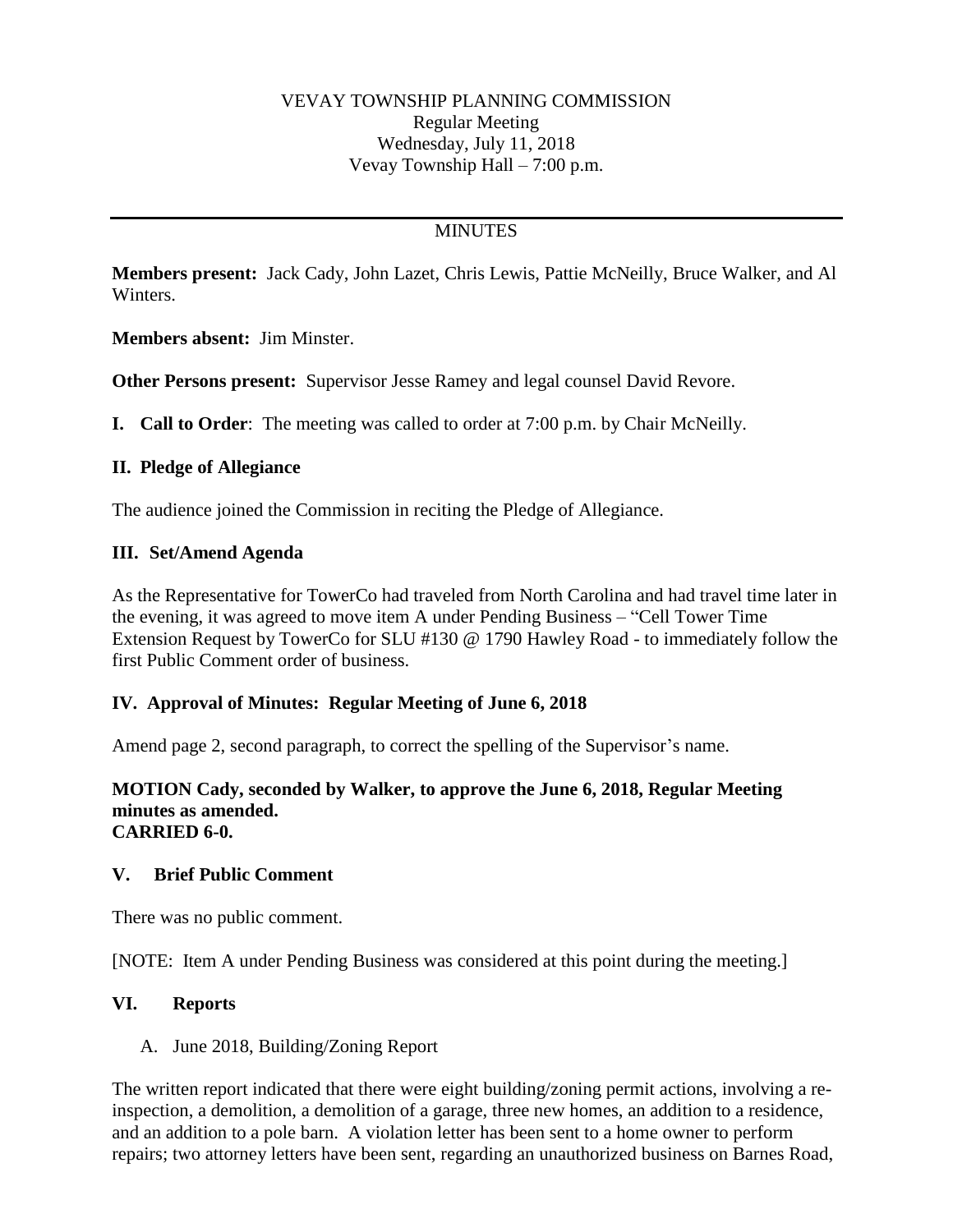and a violation of junk in the front yard; and a letter was sent relative to parking an RV in a front yard, which has been resolved.

B. Preliminary Site Plan Review Application in City of Mason, for Enclave Development @ Rayner Ponds

Commissioners received a copy of the site plan submittal to develop a parcel on the north east area of Mason by selling and building homes on 19 sub-divided parcels, with a large common area of apparently unbuildable wetlands to be used for recreation. The public hearing was on Tuesday, July 10, at the City Hall. With the hearing concluded, comments are no longer being accepted.

C. Site Plan Application in City of Mason @ 154 Maple St. for Three Story Multi-Use Building (Informational Only)

Commissioners received a copy of the site plan submittal to develop a three-story building for mercantile, business, and residential use. The public hearing was on Tuesday, July 10, at the City Hall. With the hearing concluded, comments are no longer being accepted.

D. Zoning Compliance Permit for PJ's Towing @ 445 N. Cedar, Mason, MI

The Township received a letter from PJ's Towing expressing an interest in being permitted to use the property at 445 N. Cedar Street to store and maintain towing vehicles, and for temporary storage of damaged vehicles towed at the request of the Ingham County Sheriff's Department. In his capacity as the interim Zoning Administrator, Supervisor Ramey, in a letter dated June 21, 2018, has declared the proposed use to be compatible with past usage of the facility and to therefore be considered as a legal pre-existing non-conforming use. Any expansion of use, or parking outside beyond office hours, would be grounds for rescinding non-conforming status and possibly resulting in fines as well.

There was discussion on Section 17.01 (B) and Township designation of non-conforming use when a parcel changes hands

E. Update on Site Plan Request #18-03 by John Fischer, Crosswrock LLC, on vacant property on Eden Road, Mason, MI, for a Contractors Storage Yard

The process of constructing the gravel pad and driveway has started. Fencing is about to start. The site plan has been corrected, updated, and filed with the Township.

## **VII. Pending Business**

A. Cell Tower Time Extension Request by TowerCo for SLU #130 @ 1790 Hawley Road

The Township received a letter from the TowerCo representative, dated June 13, 2018, requesting an extension of one year for the zoning/SLU approval that is set to expire on August 14, 2018. Testimony last August was that the timing of construction would be based on when Verizon was ready to install their equipment. The original schedule for building in 2018 has been pushed back until the second quarter of 2019.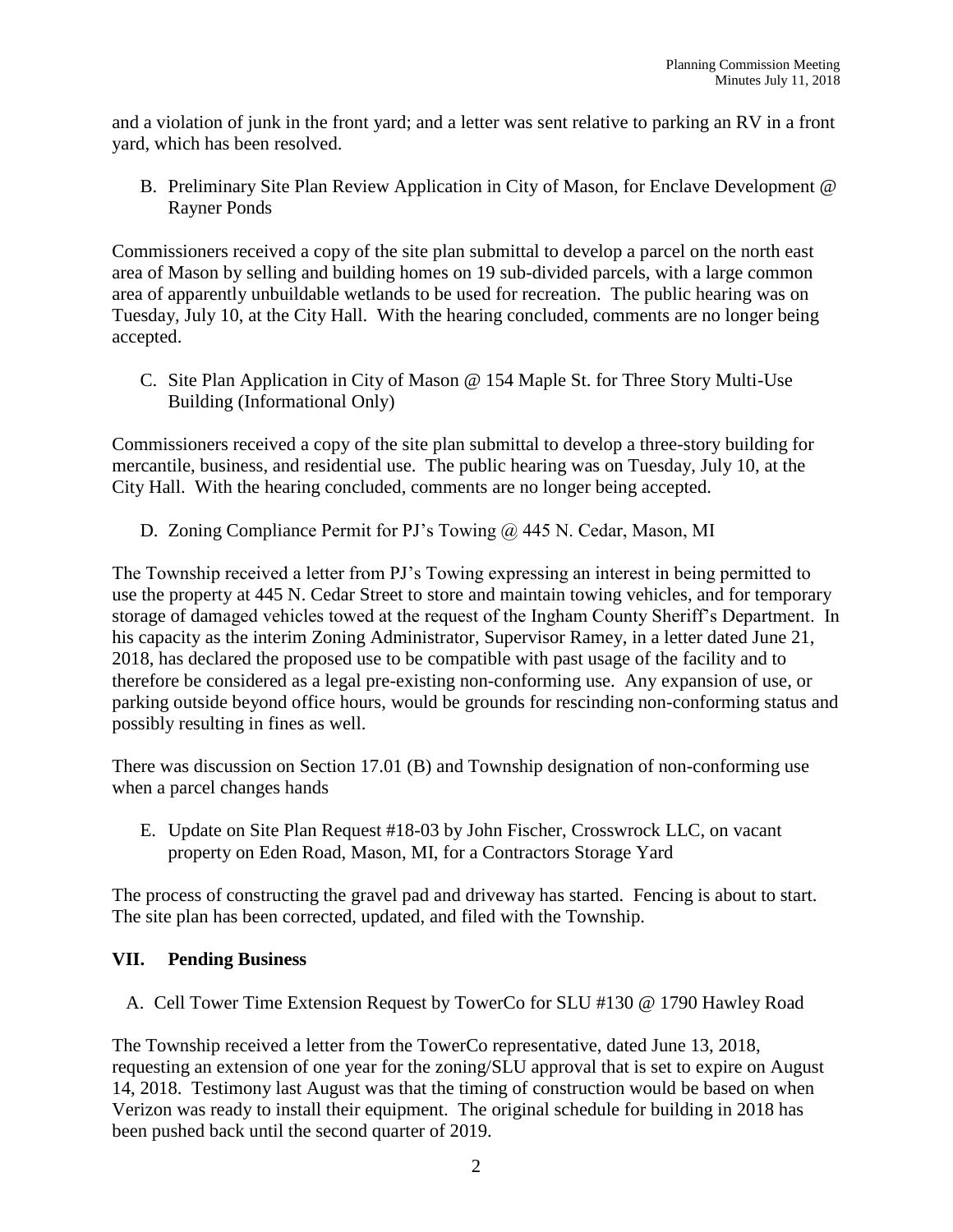It was noted that pursuant to Section 16.04(B) of the Zoning Ordinance, the SLU is valid for two years from the date of approval, and TowerCo has 13 months remaining to initiate operations.

**Mr. David Hockey**, Director of Zoning for TowerCo – normally towers are constructed about 60 days before Verizon intends to install their equipment. For budgetary reasons, Verizon delayed their need for this tower until next spring. Mr. Hockey confirmed that no changes of any sort are proposed for the site plan. The building permit will need to be renewed. Upon request of the Commission, he agreed to notify the Township before construction starts next year.

#### **MOTION Winters, seconded by Walker, that pursuant to Section 14.04 (E)(1) of the Zoning Ordinance, the expiration date of the site plan for the construction of a cellular tower with supporting switching equipment on parcel 33-10-10-26-400-024 be extended for one year, to August 14, 2019. CARRIED 6-0.**

B. Consider Amendment to Zoning Ordinance, Chapter 16, Special Land Use

COMMISSION – asked the Supervisor to work with the Board on banning the use of truck exhaust brakes in the Township. After discussion, Commissioners were asked to individually work on adding in every consideration they have for every aspect of the Ordinance, including:

- Paragraph  $(11)$  consider requiring a hydrogeological study to determine if operations would negatively impact neighboring water wells. Consider inserting the entirety of the Section 8.01 E of the Lyndon Township Ordinance.
- Paragraphs  $(13)$  and  $(14)$ :
	- $\circ$  require a performance bond to cover all aspects of the permitting, including reclamation of the site, site contamination clean-up, etc. Initially add language to require coverage of \$10,000 per acre anticipated to be mined.
	- o require insurance, an irrevocable letter of credit, or some pertinent instrument to replace potable water wells negatively impacted by mining operations.
- Paragraph (15) and more: Clarify that a SLU permit is valid for five years, needs to be renewed or re-issued if allowed to expire. Perhaps have a timetable for Commission review prior to expiration. Renewal should include appearing and attesting to any changes in the operations verified by the Zoning Administrator, changes to the area expected to be mined, reclamation efforts, dust control efforts, noise abatement issues, estimated traffic, new areas expected to be mined, and verifying that financial sureties and insurances and other agency permits up are up to date.
- Paragraph (16): keep the concept but update the language. Replace \$1 M with \$5 M. See especially the Lyndon Township Exhibit A, page 16 of the forwarded document.
- Paragraph (17):
	- o Zoning Administrator or Board designated person the Annual Report should include: the owner/operator having provided the technical information and mapping needed for the report; any variations from the mining operations plan and the reclamation plan; violations and remediations performed; ensuring all insurances and financial instruments are up to date; any reports during the year by other entities; cooperation of the owner/operator with inspections and compliance (including serious consideration of specifying the conditions of the Lyndon